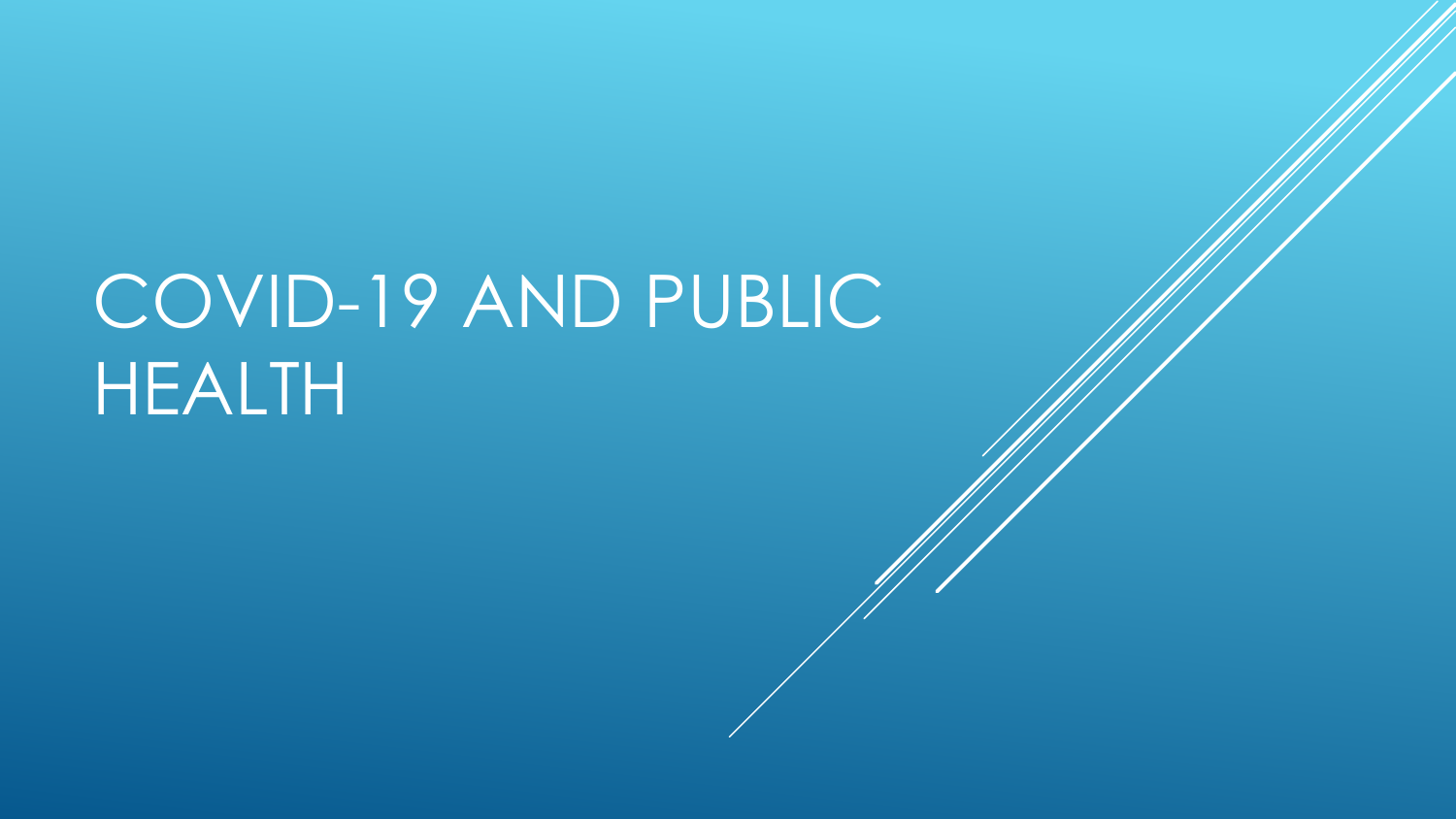## Goals:

Discuss true risks associated with COVID-19

Examine public health directives, approaches and messaging in North Carolina

Consider their appropriateness

Consider their impacts on medical freedom— for citizens, patients and physicians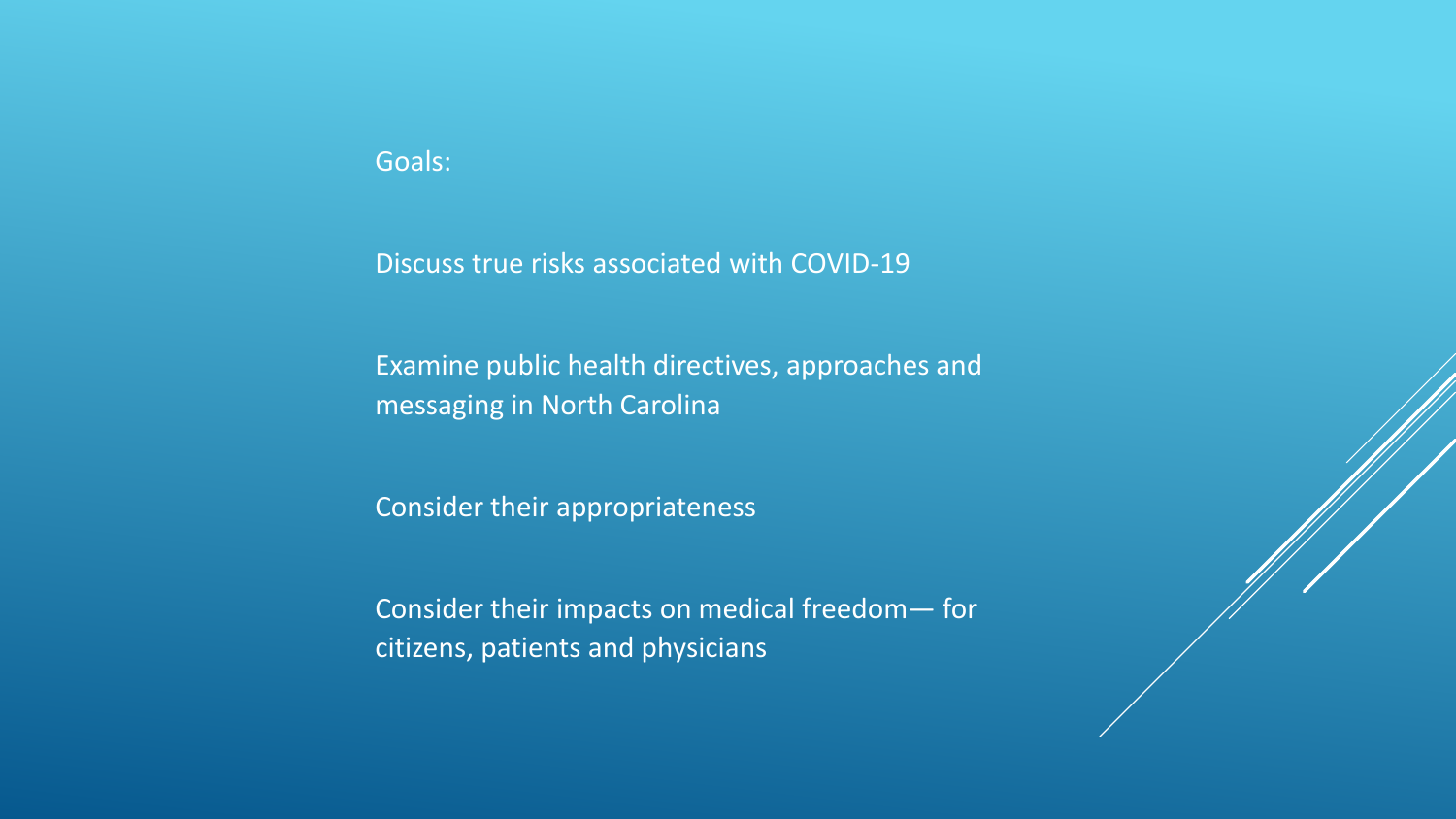What percent of North Carolina's population have died with COVID? Population of NC (2020 census): 10,439,388 COVID-19 Deaths in NC as of 10/22: 17,765 17,765 / 10,439,388 = *0.17% of North Carolina residents have died of COVID*

What percent of NC residents die every year? Life Expectancy 78.1 years 100/ 78.1 = *1.28 % of North Carolina residents die of all causes per year*

**Black Death** (1300's) (bubonic plague)— 30-60 percent of population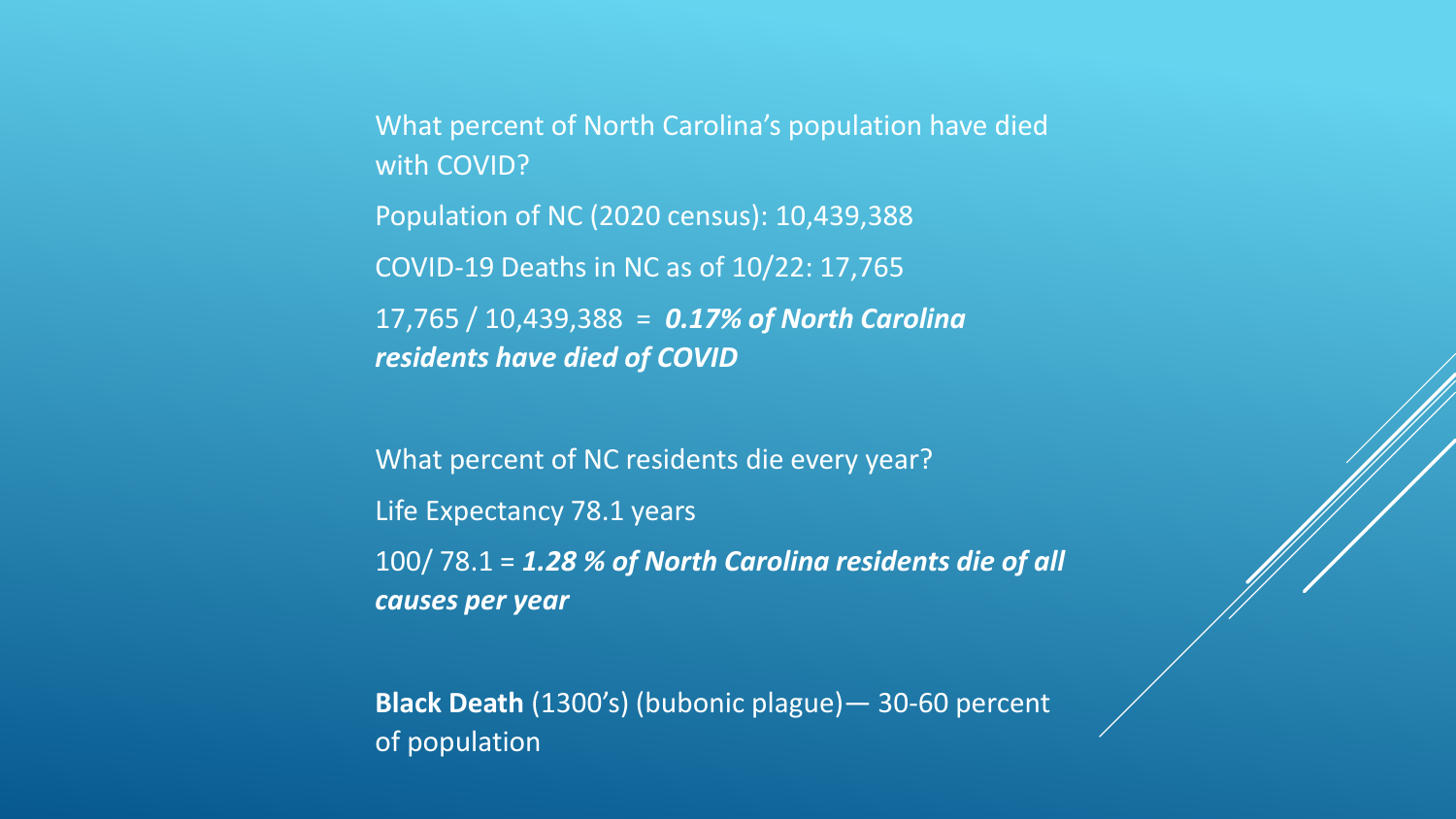**Fauci** March 2020, NEJM: Based on data, "…case fatality rates **may be considerably less than 1%.**" More like a **severe flu**.

Knew **high risk groups** based on Italian data.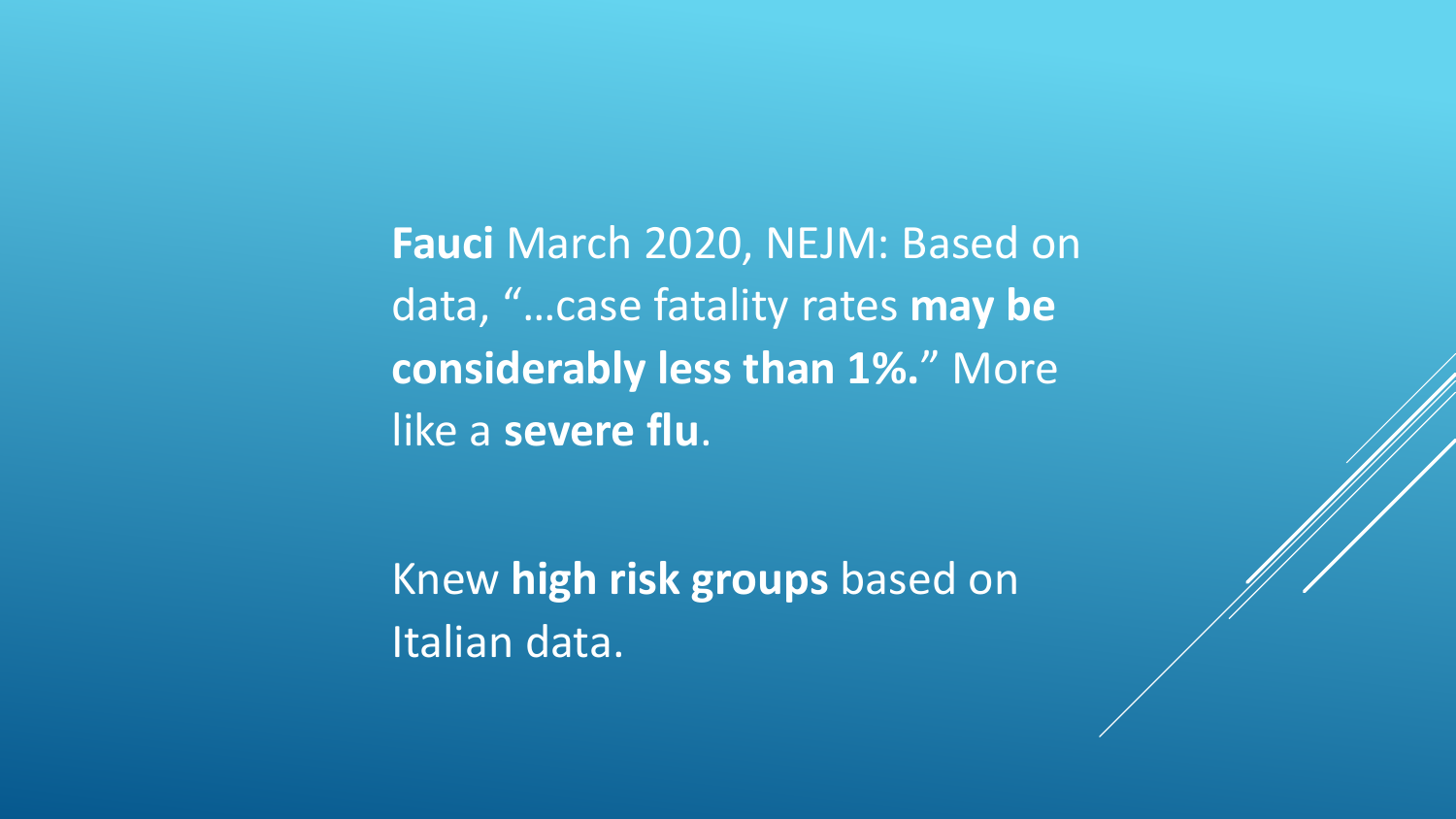# **"Risk Communication"**

Did citizens truly understand actual risks of dying because of COVID-19?

Important that public health inform the public for truthfulness, transparency, trust…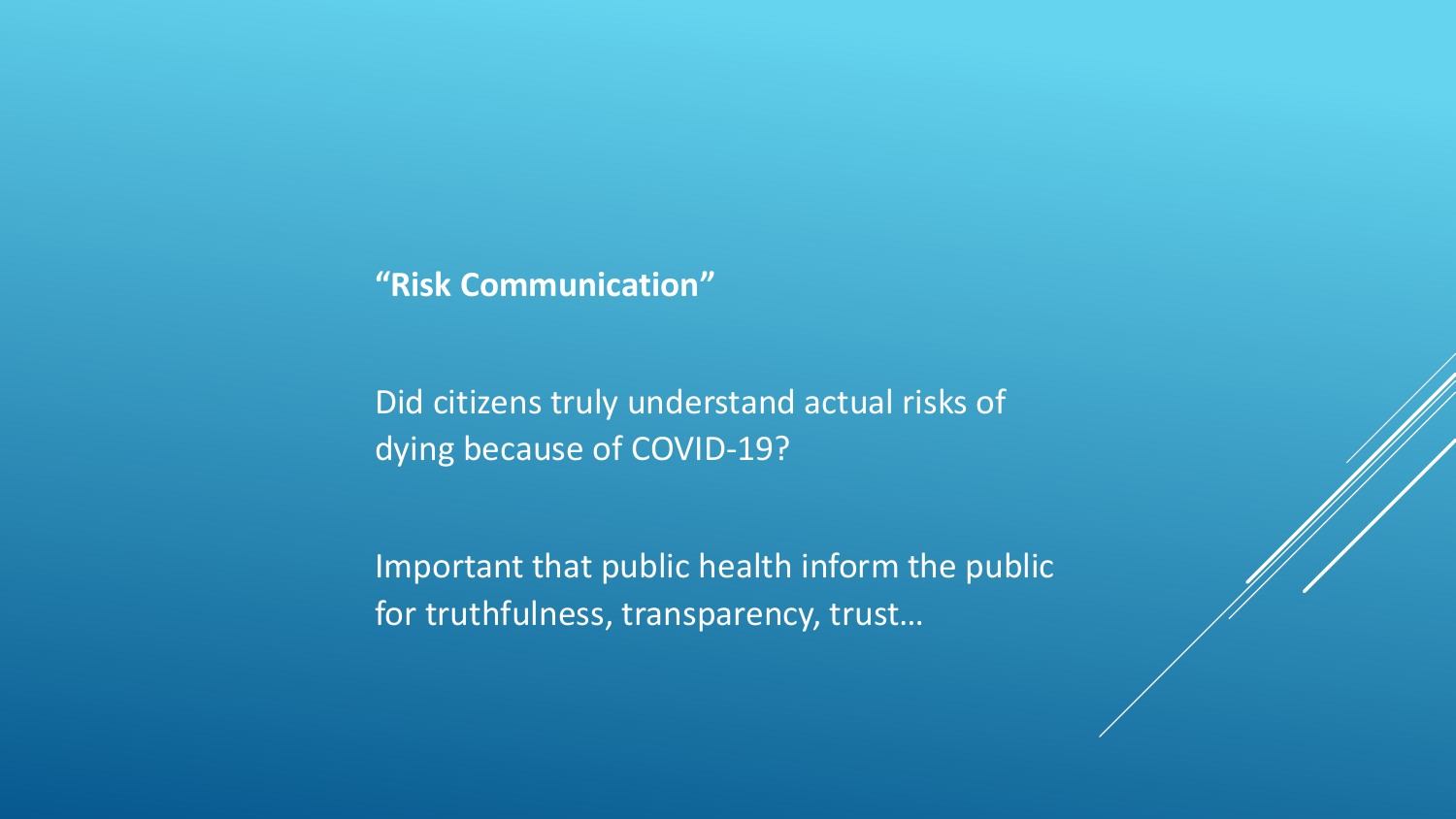COVID Infection-Fatality Rates by Sex and Age Group (Numbers are shown as percentages)

| Age group | <b>Male</b> | <b>Female</b> | Mean  |
|-----------|-------------|---------------|-------|
| 0-4       | 0.003       | 0.003         | 0.003 |
| $5 - 9$   | 0.001       | 0.001         | 0.001 |
| 10-14     | 0.001       | 0.001         | 0.001 |
| 15-19     | 0.003       | 0.002         | 0.003 |
| $20 - 24$ | 0.008       | 0.005         | 0.006 |
| $25 - 29$ | 0.017       | 0.009         | 0.013 |
| 30-34     | 0.033       | 0.015         | 0.024 |
| 35-39     | 0.056       | 0.025         | 0.040 |
| 40-44     | 0.106       | 0.044         | 0.075 |
| 45-49     | 0.168       | 0.073         | 0.121 |
| 50-54     | 0.291       | 0.123         | 0.207 |
| 55-59     | 0.448       | 0.197         | 0.323 |
| 60-64     | 0.595       | 0.318         | 0.456 |
| 65-69     | 1.452       | 0.698         | 1.075 |
| 70-74     | 2.307       | 1.042         | 1.674 |
| 75-79     | 4.260       | 2.145         | 3.203 |
| 80+       | 10.825      | 5.759         | 8.292 |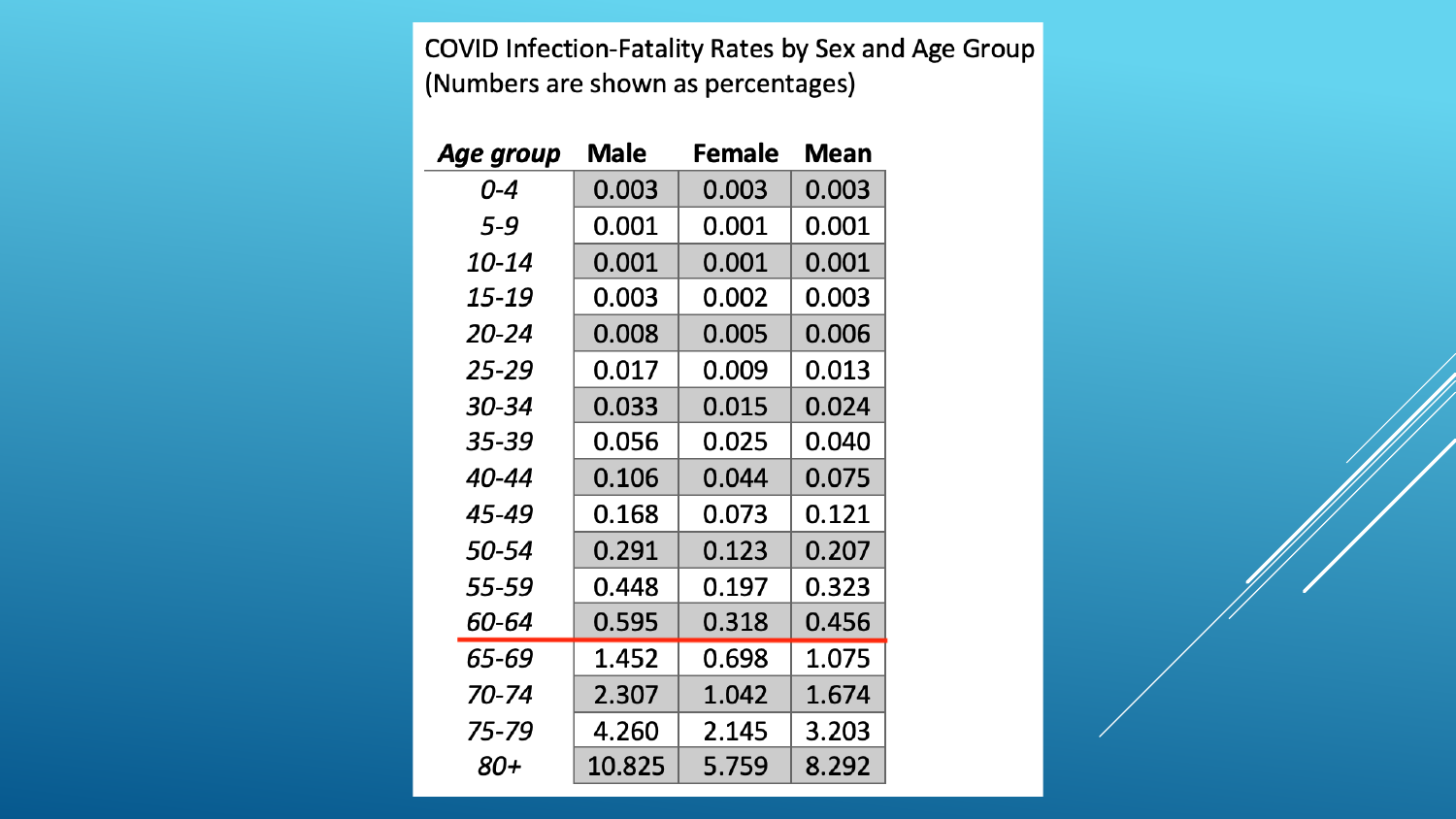**How did we used to deal with Respiratory viruses**? Field of "Communicable Disease Control" within Public **Health** 

Last, 1986, regarding Flu:

**"There may be reasons to avoid large crowds or known sources of infection when influenza is epidemic, but regulating travel and personal behavior would be impractical, temporizing and is generally unwarranted. Closing schools after outbreaks begin cannot be expected to disrupt spread…"**

The authors knew about the Spanish Flu that killed 675,000 *in the US* among a population of 103 million = 0.6% of population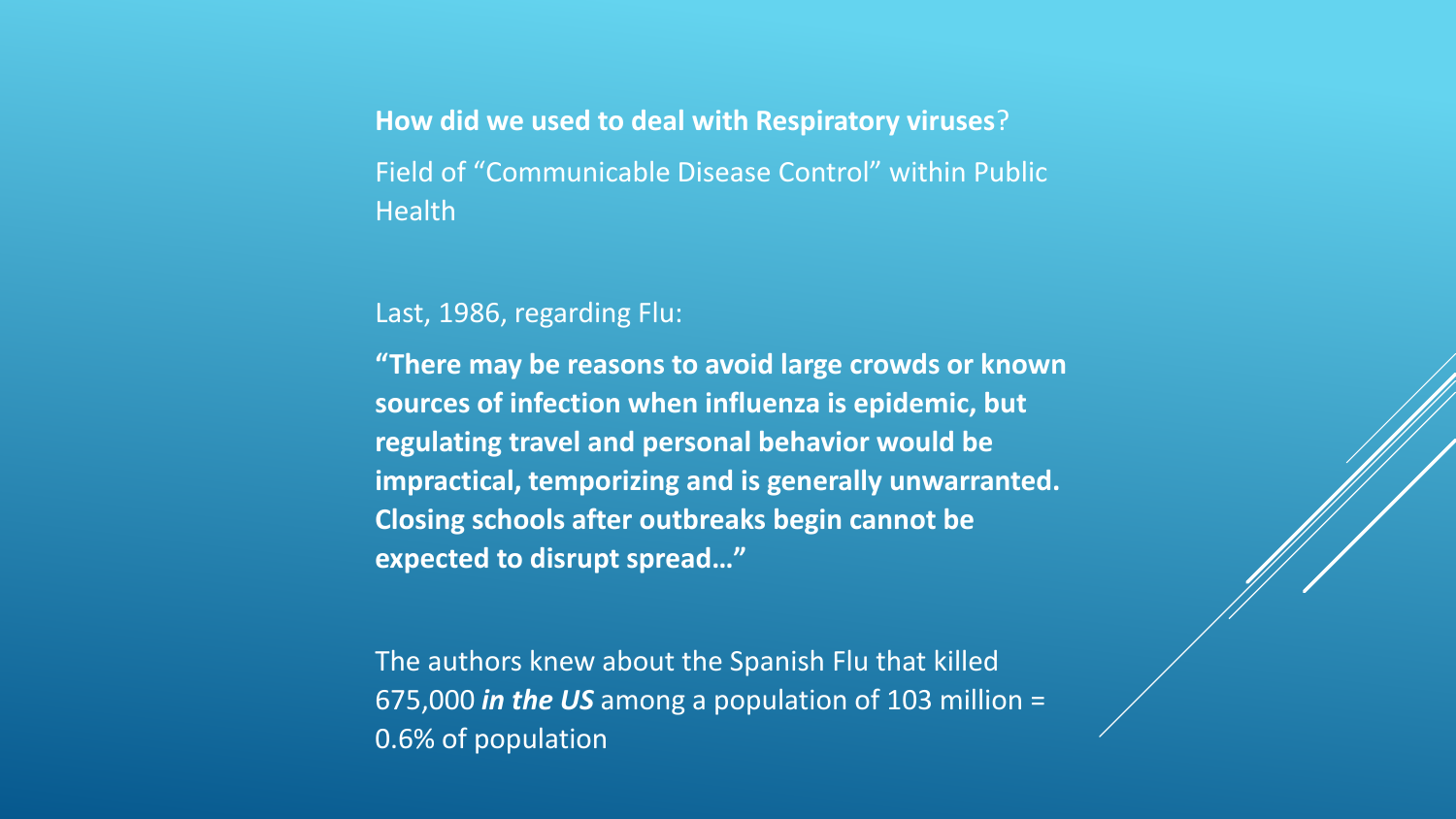# Jeffrey Dobken, MD, MPH (Cornell, NY Medical College)

# 5/16/20 YouTube:

**"Historically, large scale quarantines have little positive effect on epidemics. Microbes do not read guidelines or choose sides.**

**"…limits development of herd immunity."**

Lockdowns, sheltering in place, stay at home orders, closing of "non-essential" businesses, closing of schools and workplaces and churches, limited operations of certain businesses

**Suicides, mental health, spousal/child abuse, substance abuse, overdoses, delayed medical care, pockets of major economic harm and resulting diminished overall well-being**

"Where are the bioethicists?"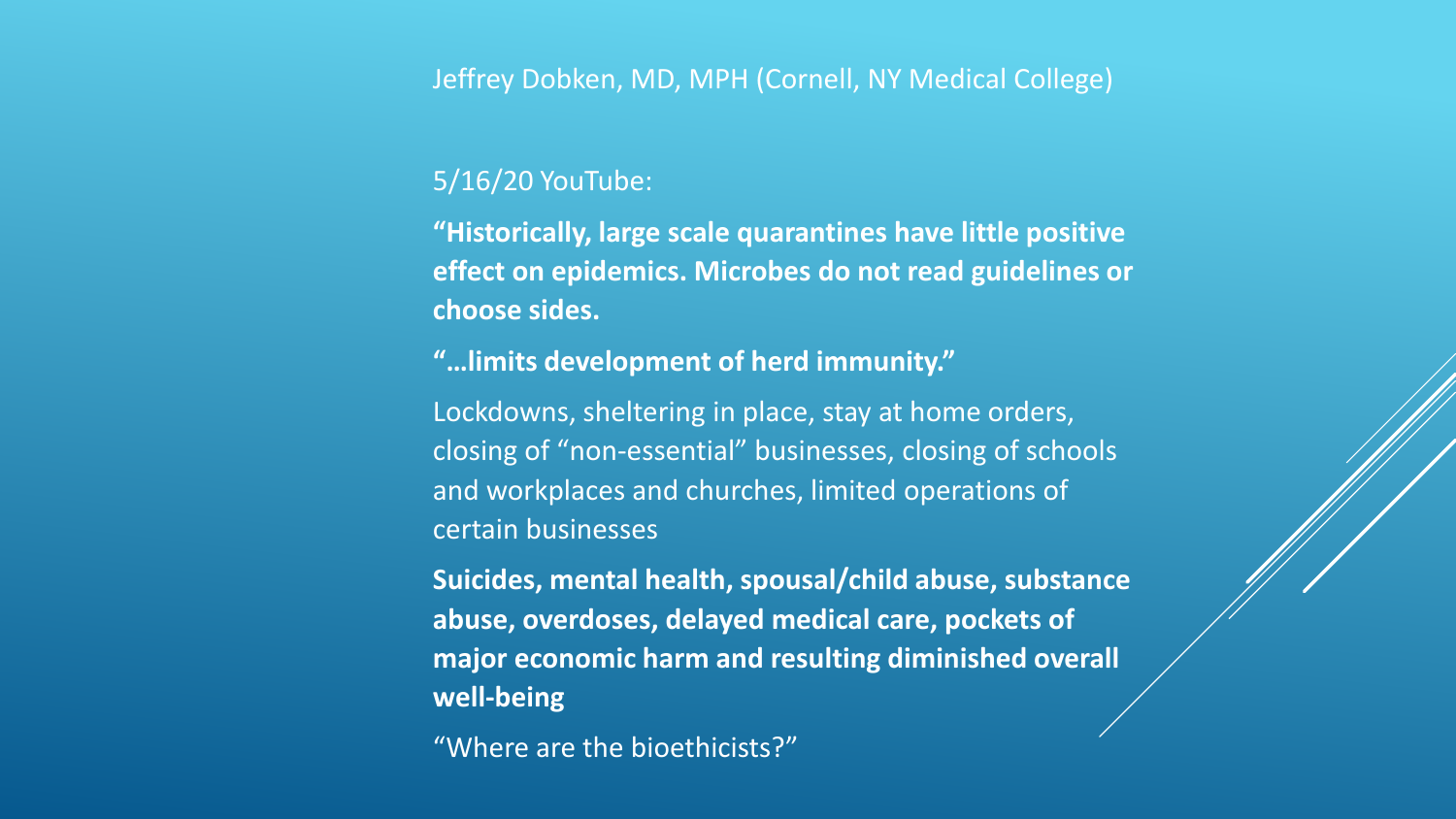**Public Health = Practicing Medicine on Populations**

**Ethical principles or components of public health:**

- **1. Autonomy—** having the freedom to make one's own decisions – for the general public, for patients, but also for physicians. Public health best takes **advisory role**…
- **2. Beneficence, Non-maleficence–** Want to **help** people from a public health/ medical standpoint, but also must "**do no harm**".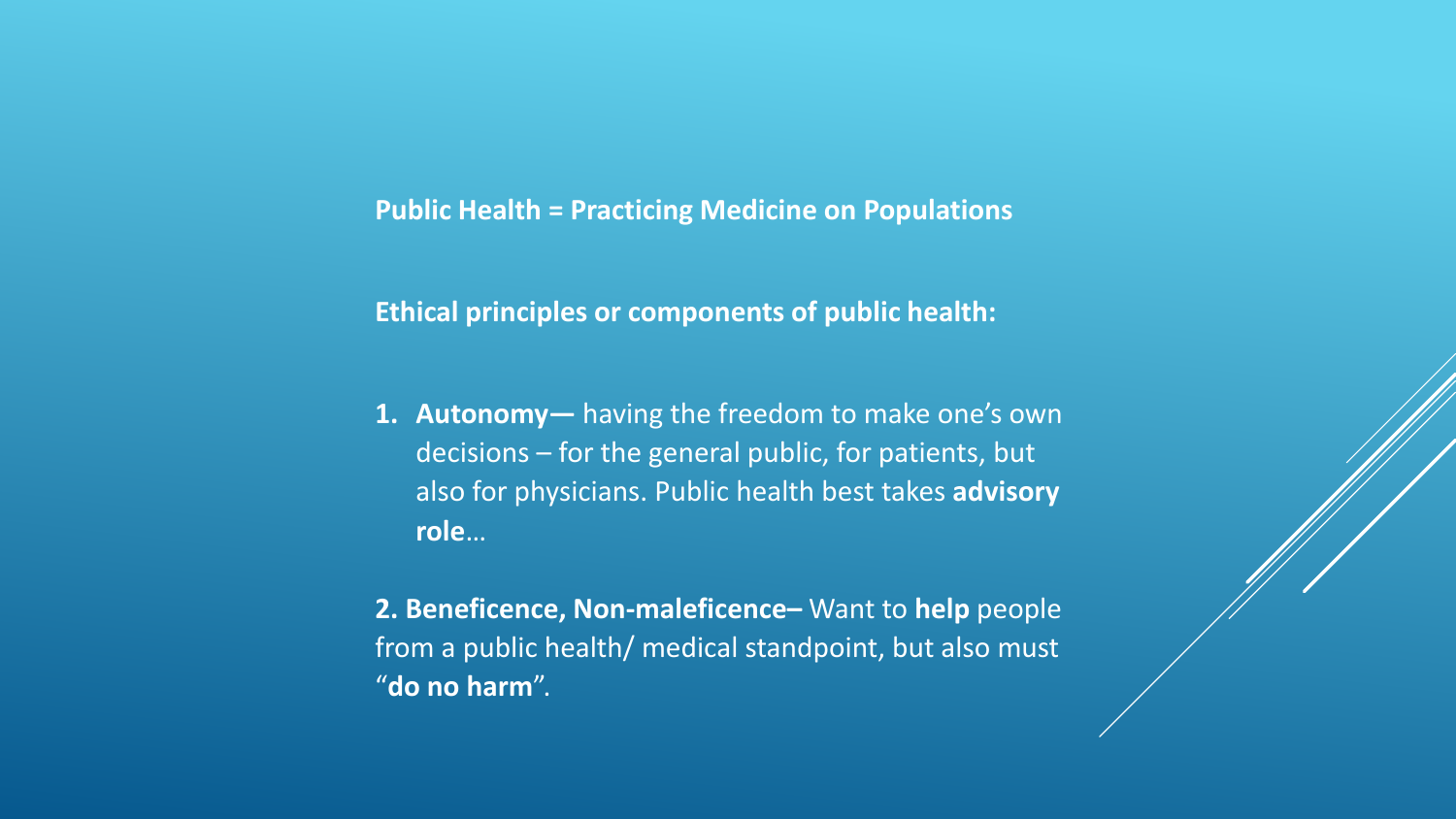**3. Justice—Fairness; equal treatment** under the law; denial of **due process** when rights taken away; measures **proportionate and balanced and based on truthful, straightforward assessment** of risk and benefit; **open speech** necessary;

**4. Informed Consent—** very important. Assumes **right to refuse** for patients and the general public overall.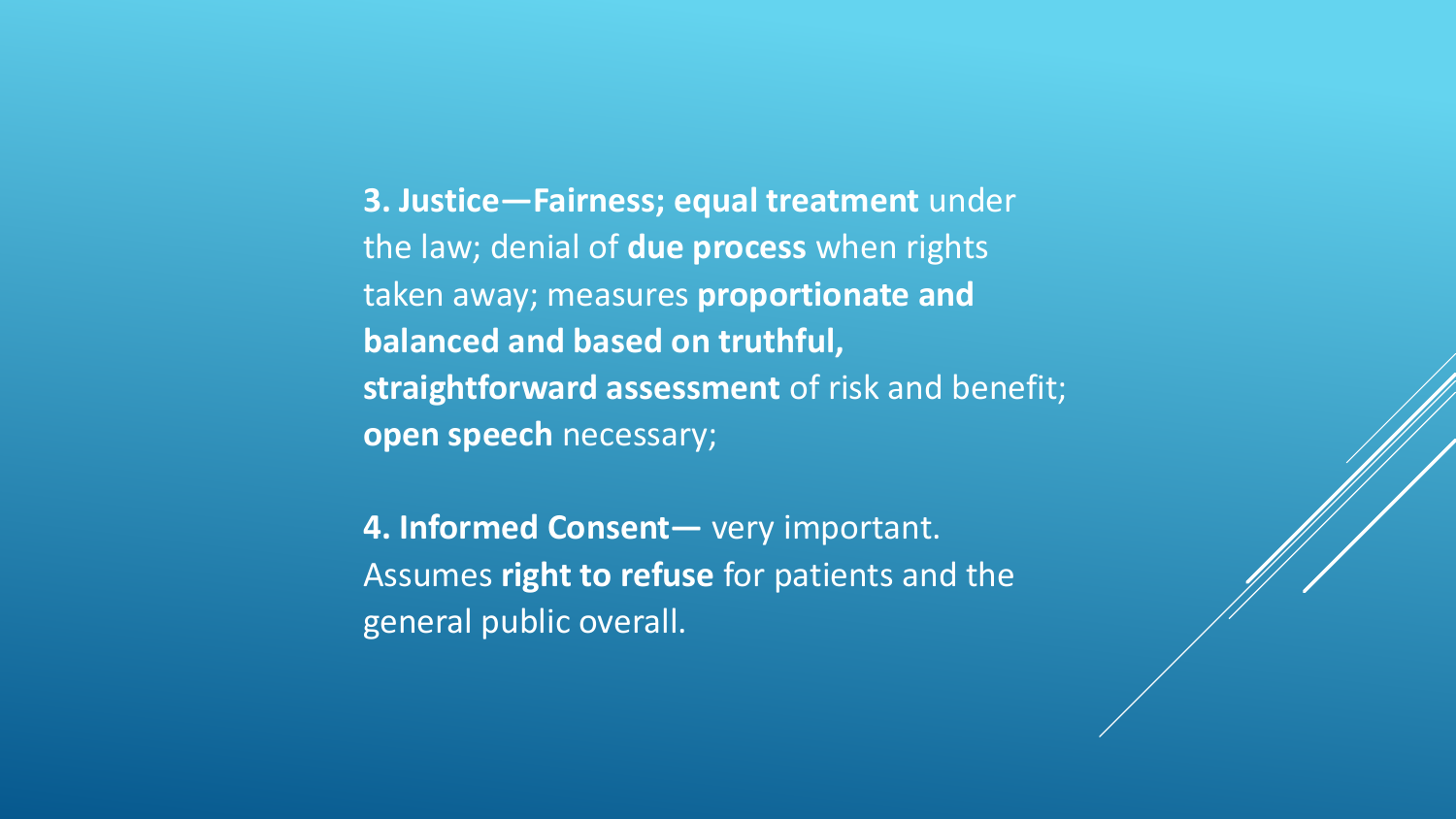Has there been: (all important for public health) **Restraint**? Use of least restrictive measures possible? Consider **OUTDOOR ACTIVITIES**.

**Oversight**?

**Accountability**?

**Truthfulness** with regard to severity of pandemic; risk levels of virus, treatments and vaccines; and effectiveness of measures touted/withheld? Transparency? Straightforwardness?

**Establishment of trust**?

**Proper focus on those most at risk, with special accommodations for them**? Really two pandemics—for the nonelderly/mostly healthy; vs. the very elderly and the unhealthy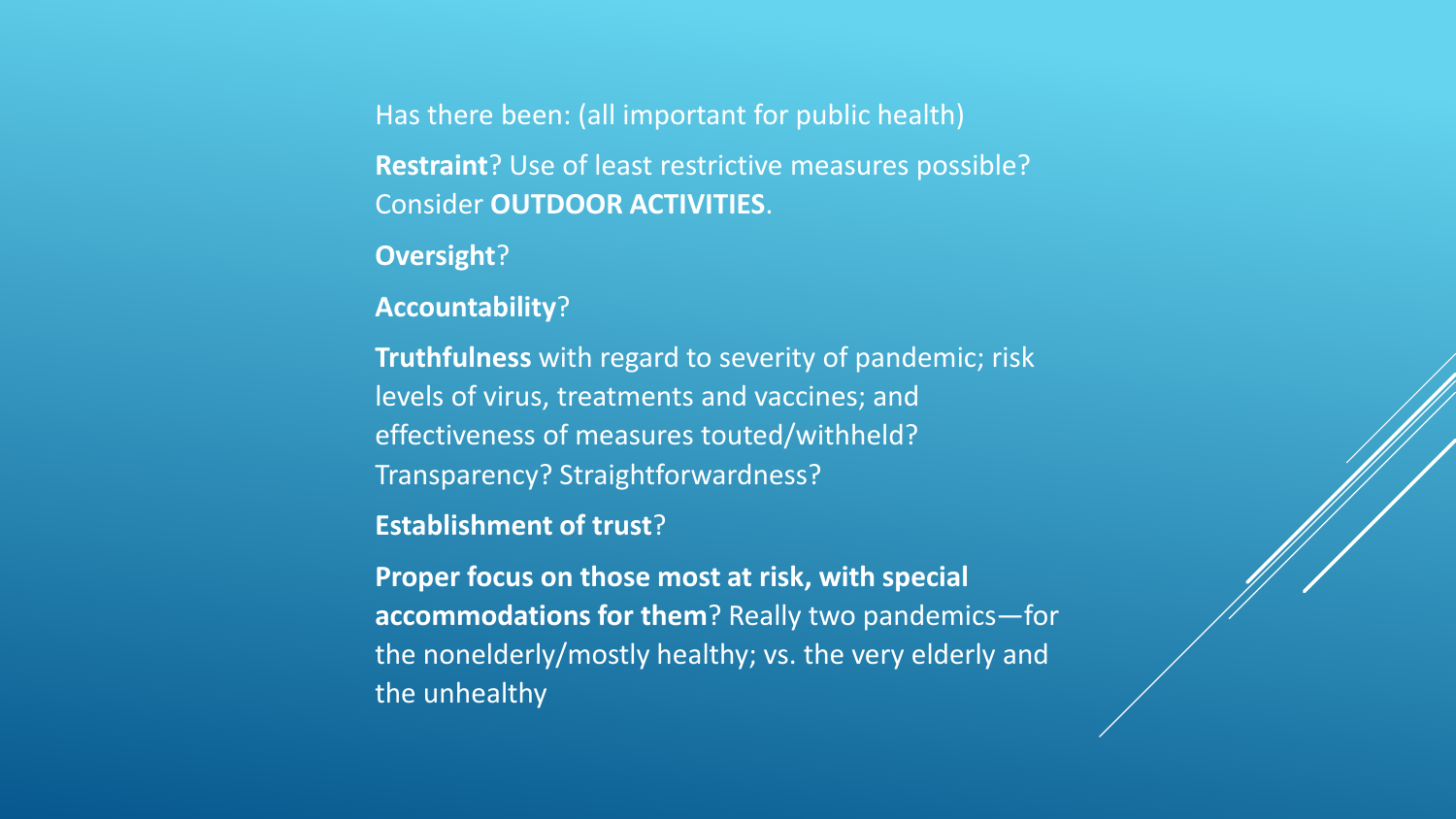#### **Vaccines**—

**Slam Dunk**—Healthy minors and younger adults at minimal risk of COVID complications, have higher risk of death and permanent complications due to the vaccines than any potential benefit from them;

**Safety profile** problematic, especially given limited impact of COVID

**Risk Communication**

Institutions capable of analyzing data and understanding it still requiring it in spite of above

Justice/ Maleficence/ Autonomy/ Truthfulness/ Riskbenefit/ Informed Consent

Same kind of analysis applied to **masks**: Justice, Autonomy, Truthfulness, Informed Consent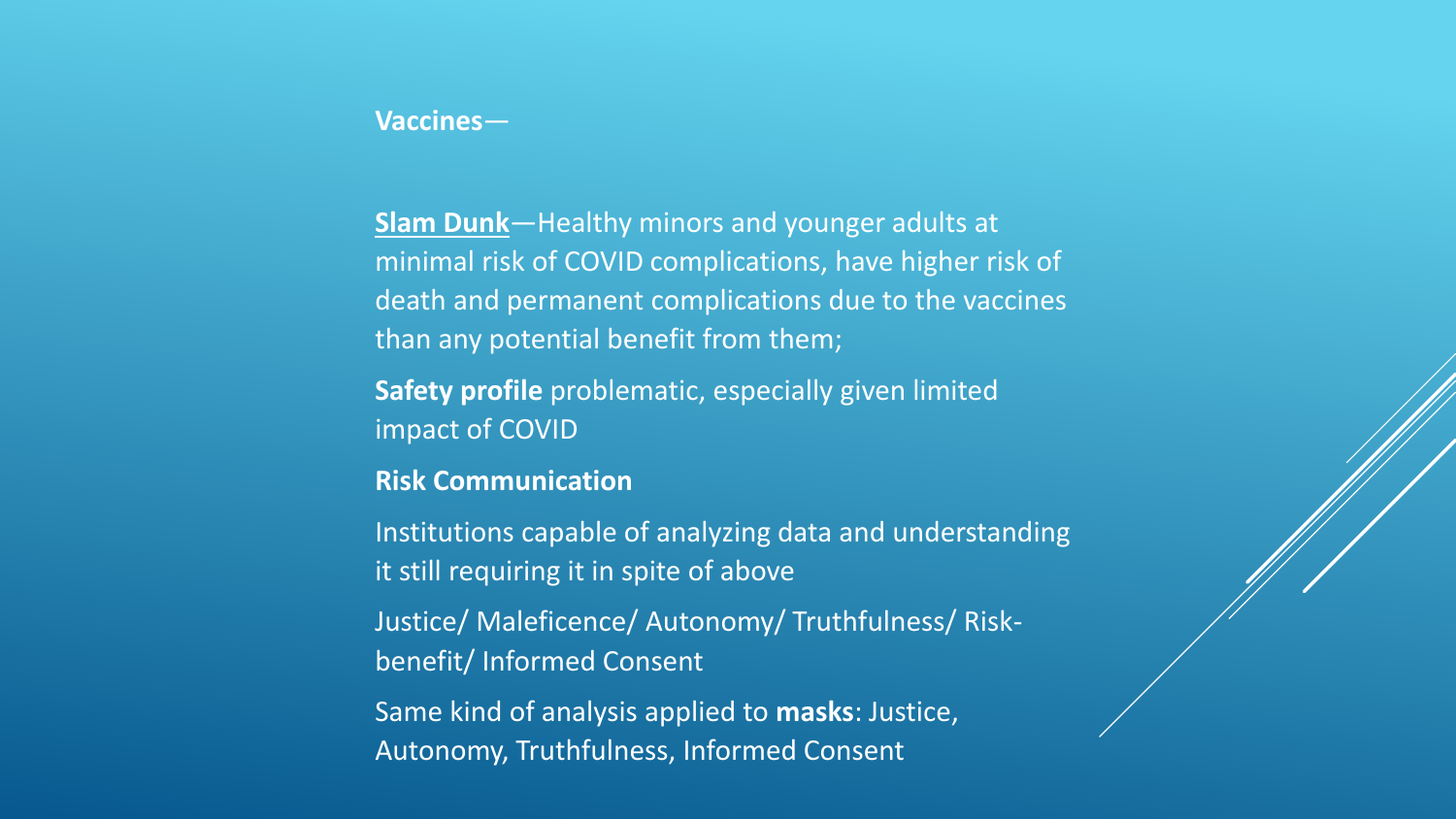#### **Treatment**

**1. Encouragement of delayed treatment**, don't do anything until you're really bad, go only to ED. No **early treatment**.

Treated like lepers…

\*Failure to overtly reverse that signal—

Pneumonia untreated, dehydration untreated: New standard of care?

\*Inability to prevent worrisome complications at 2-3 weeks—ARDS, clotting

Maleficence/ Justice

\*Incompetence of Public Health \*Distrust of Public Health, medical community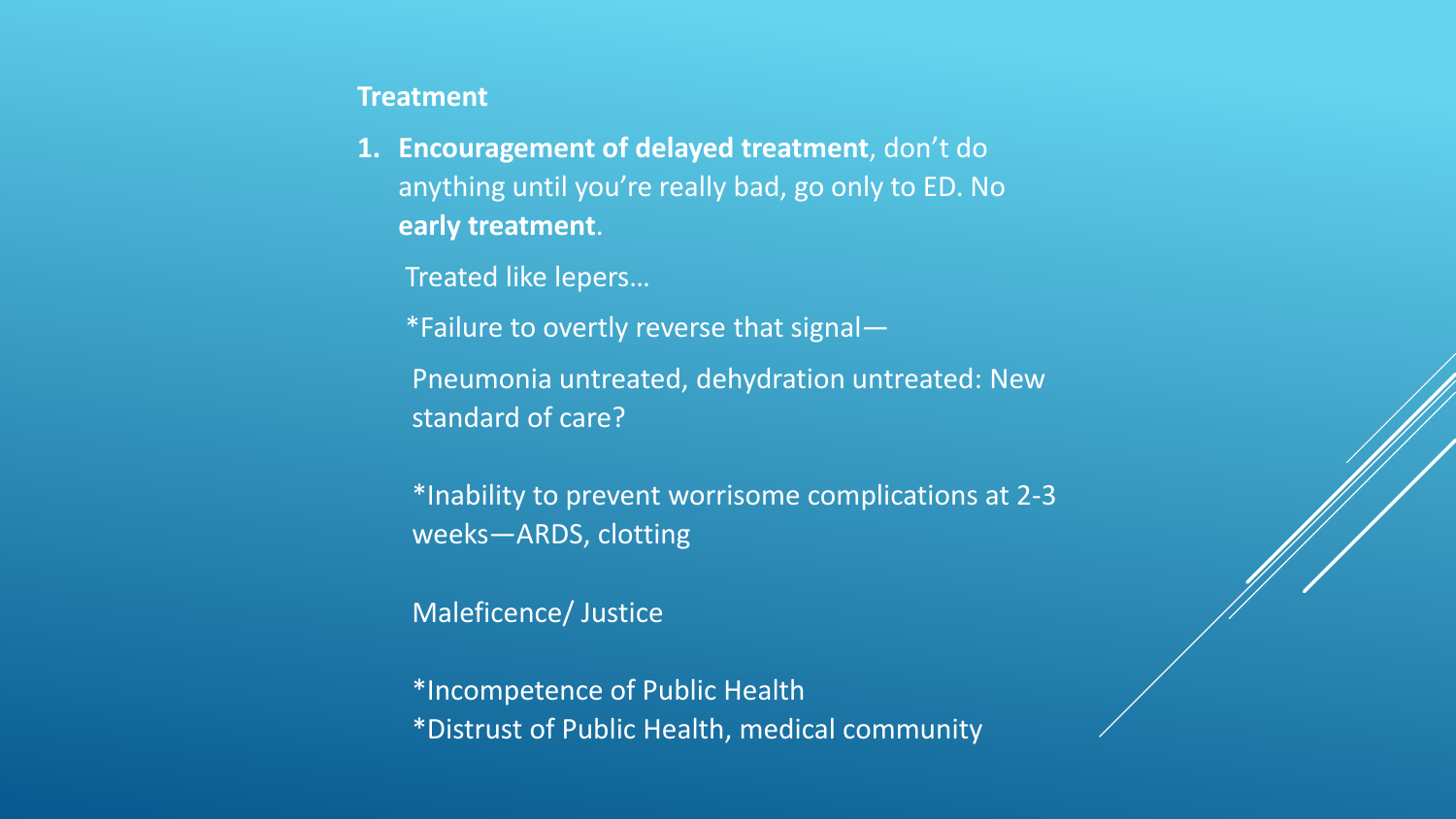2. Making preventive treatment illegal/ difficult No prevention using **hydroxychloroquine** as of 4/1/20 – cost thousands of lives in NC? Pharmacists can refuse **ivermectin** prescriptions (September 2021). Give pharmacists a **VETO** over MD prescriptions… Ivermectin taken off formulary at UNC, others? **Maleficence, justice, autonomy, informed consent**

**3-4 hour drives to seek care**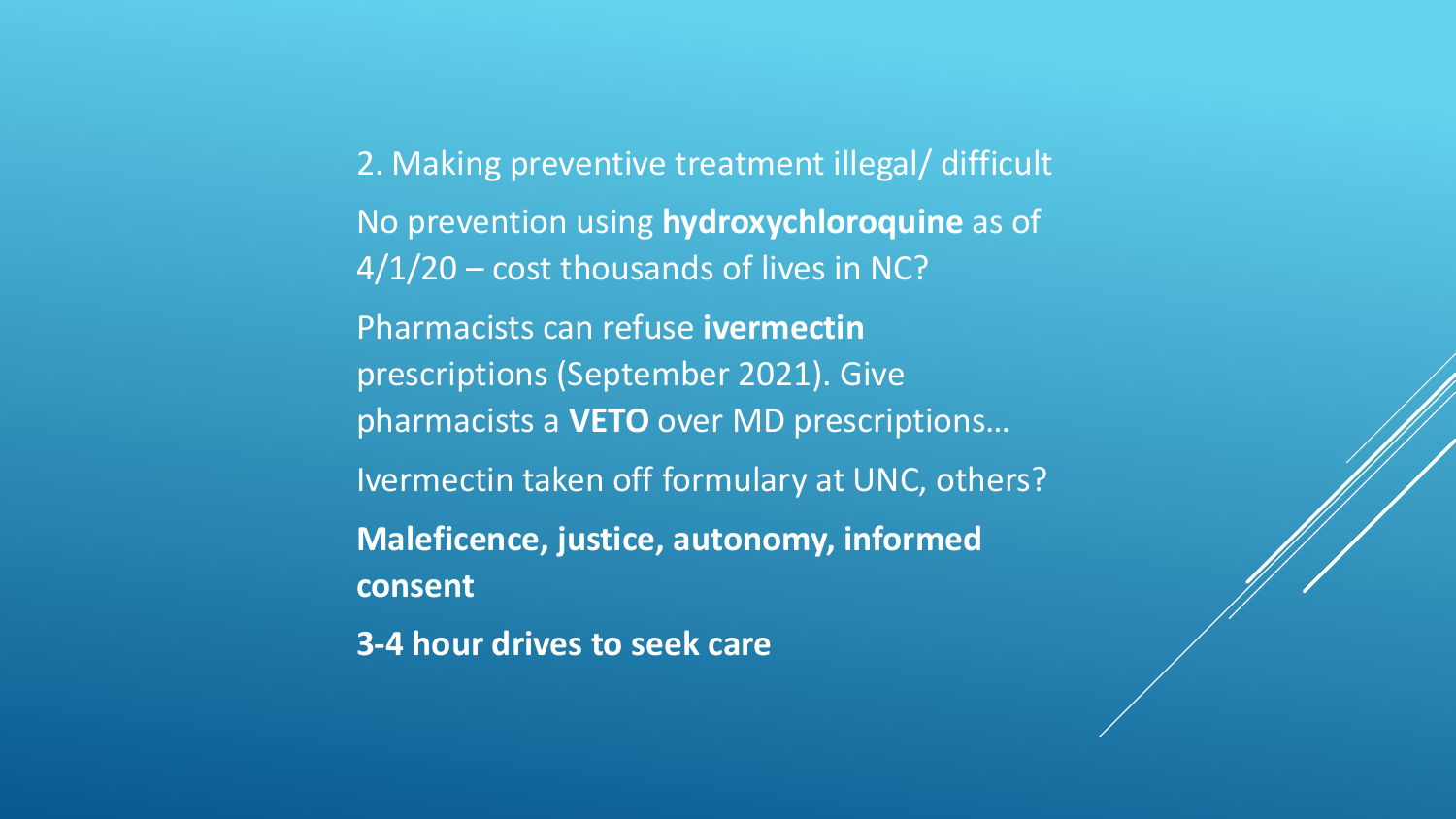**Much higher standard of proof for treatment than for the public health approaches advocated. But this shuts down innovation, mandates inflexibility, fails to protect high-risk patients.**

**"Science and Data" = Exercise of Judgment (20 page orders)-- arbitrary, capricious**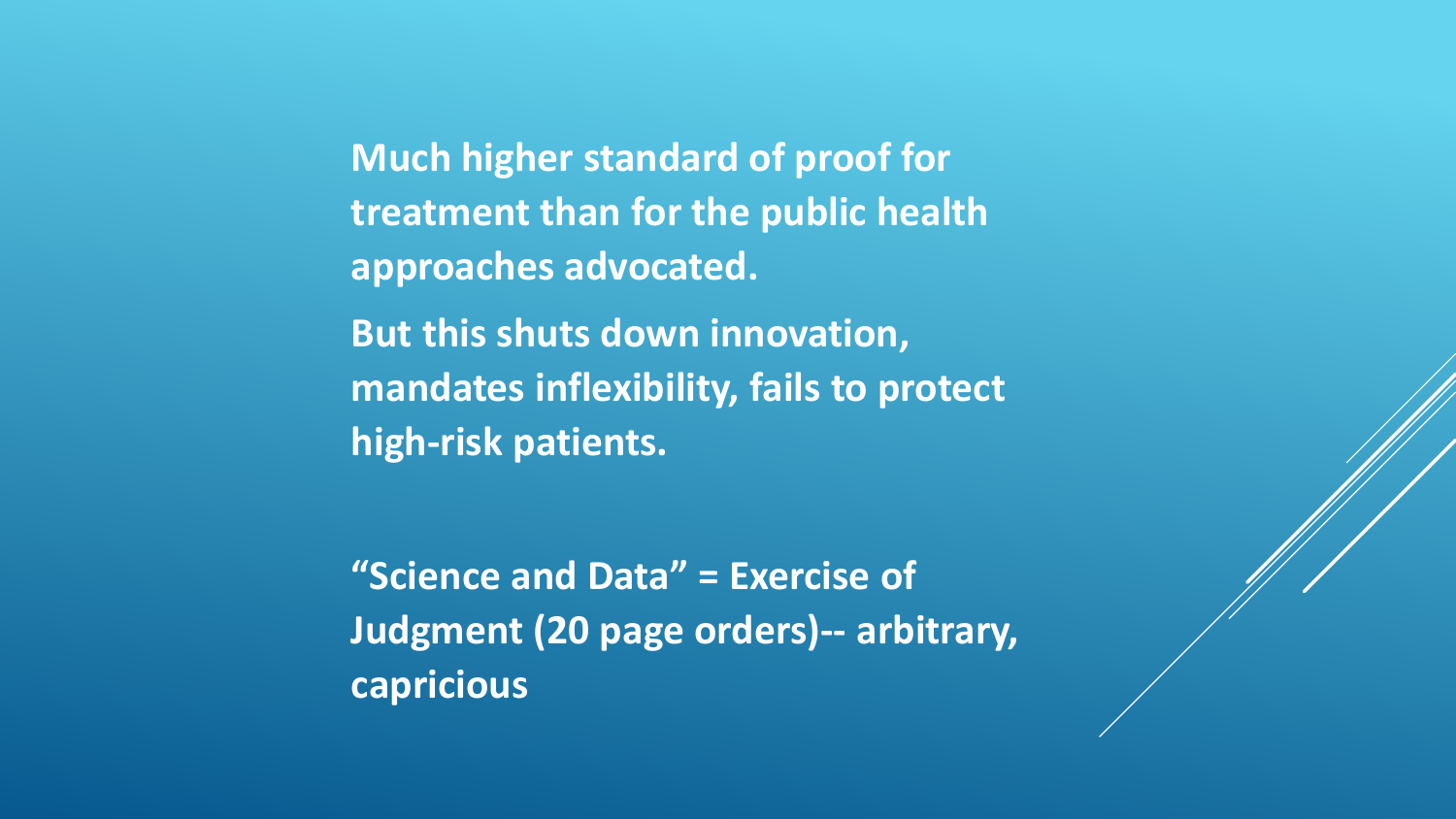3. Organizations usually providing **continuing education** for MD's asleep at the wheel. Who knew how to early treat/ prevent? How to innovate?

**Justice**, **Maleficence**—withholding of knowledge that might benefit people

4. Hospital systems don't seem to want aggressive early treatment or preventive treatment—perverse incentives, political environment. **Physicians in these circumstances less independent, and this has probably harmed patients**. 70% of physicians **employed**.

**Autonomy, Justice**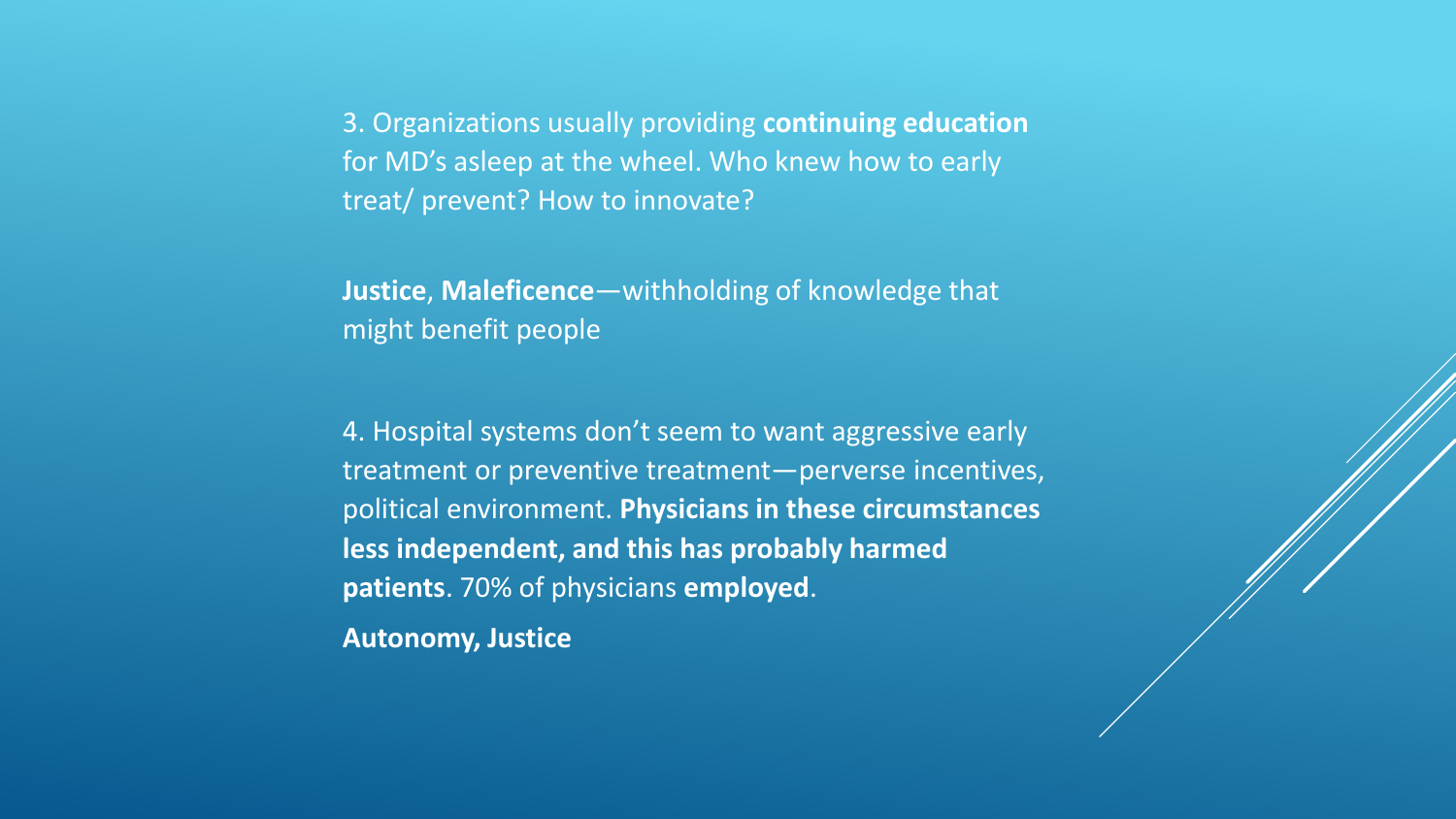**5. Physical exam, in-office care no longer necessary, telehealth instead—**tests; measurements; examination reveals early or late complications; orthostatic blood pressures

**Again, treated like lepers**

**Maleficence; Justice; Autonomy of patient, physician**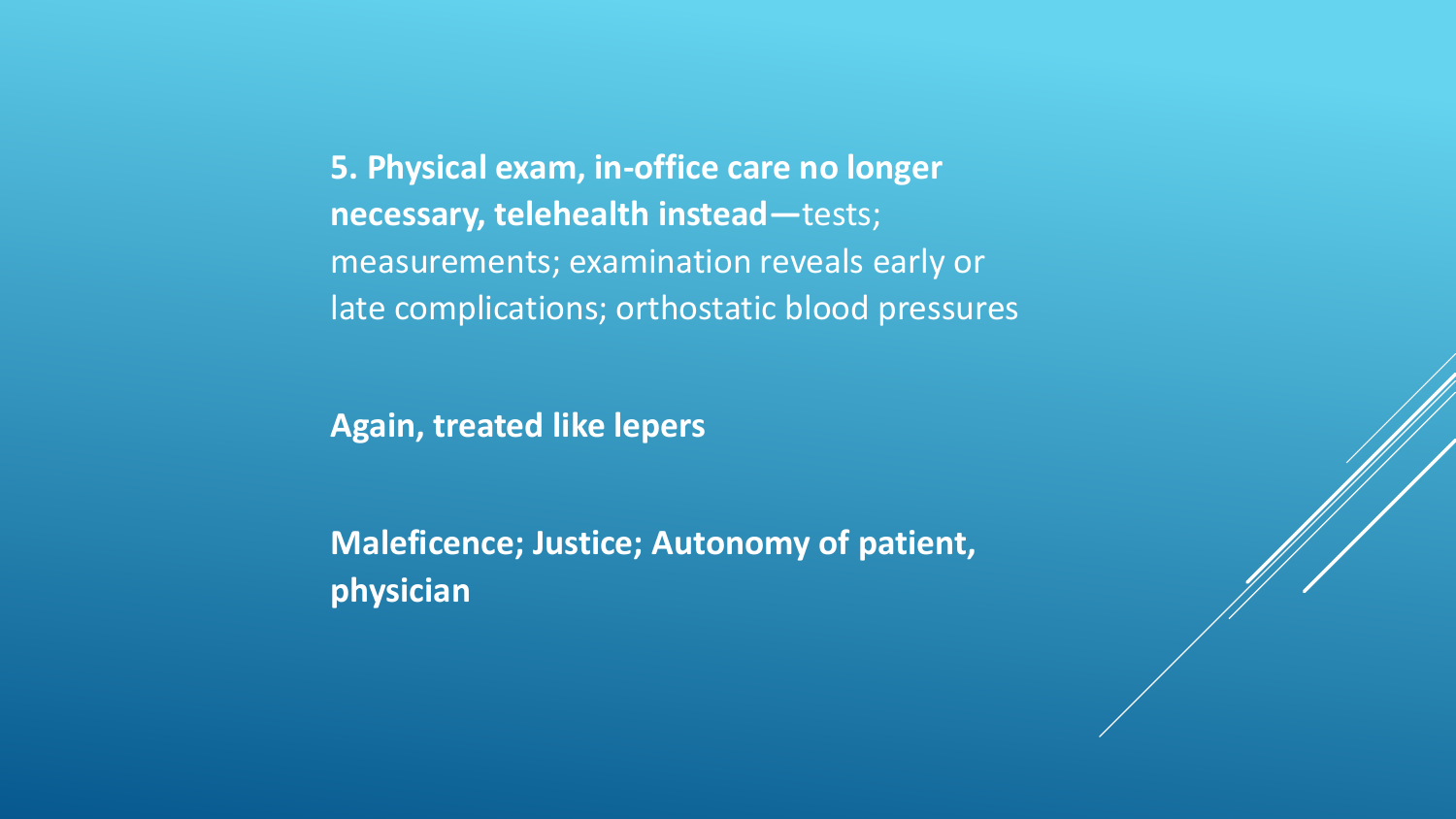**Free speech**—

Physicians, other health professionals **fired, suspended, risk medical board discipline** for speaking the truth

Dr. Dobken: Where are the **bioethicists**?

Dr. Aaron **Kheriaty**, UCal Irvine—Suspension of bioethicist who speaks out

Bioethicists at **UNC, Wake Forest, Duke, ECU**? On board with the authoritarian regime, or afraid to speak out?

**Autonomy, Justice, Truthfulness, Oversight/Trust**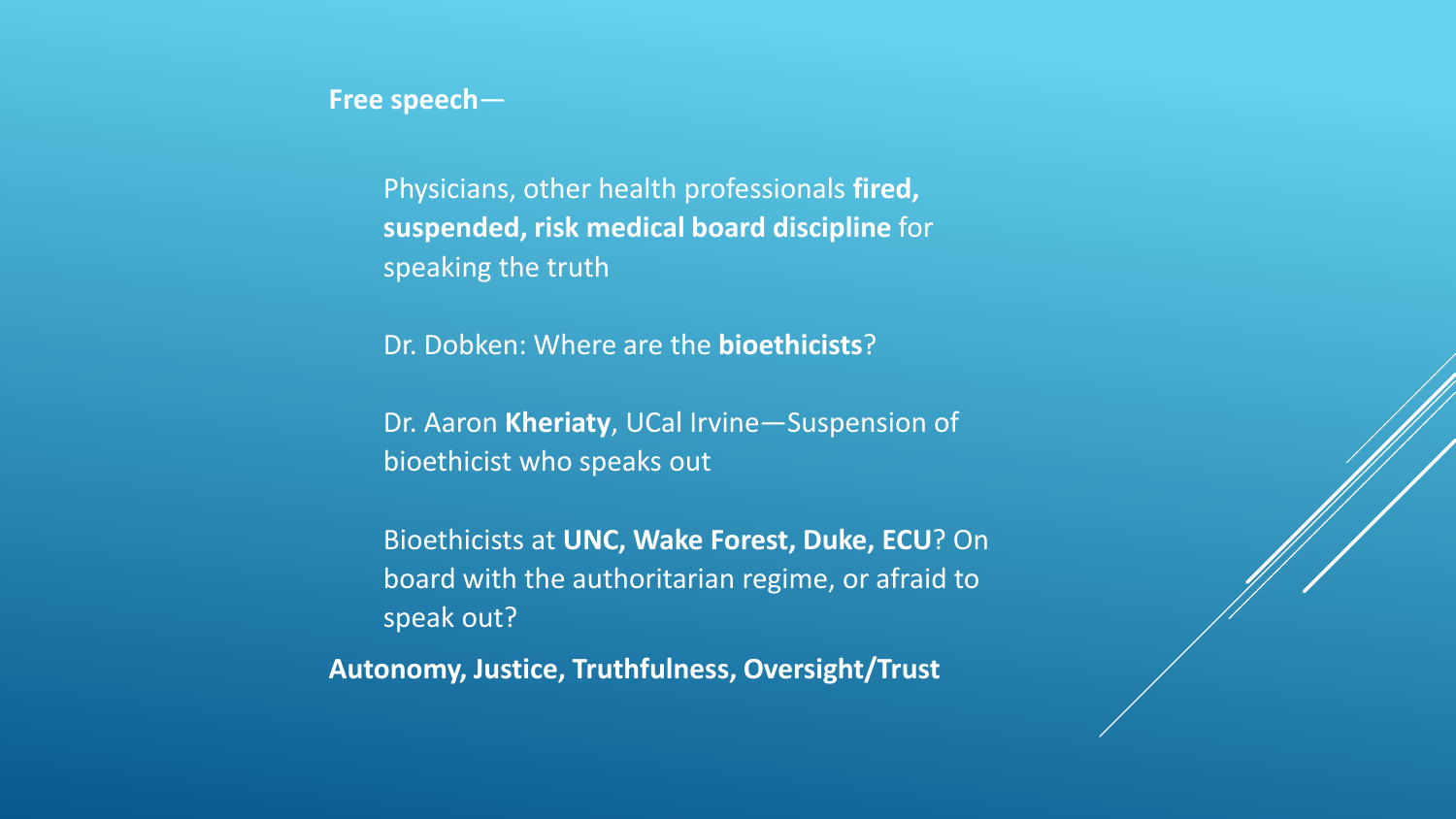#### **"Crimes Against Humanity"**

Rome Physicians' Declaration… "may actually constitute crimes against humanity"

Great Barrington Declaration

Thousands of physicians and public health scientists, many from academia

## **Constitutional Rights Violated**

Free exercise of religion Free Speech

Right to assemble

Due process when deprived of liberty, property

Enjoy fruits of labor

Equal protection

Laws be **faithfully** executed by governor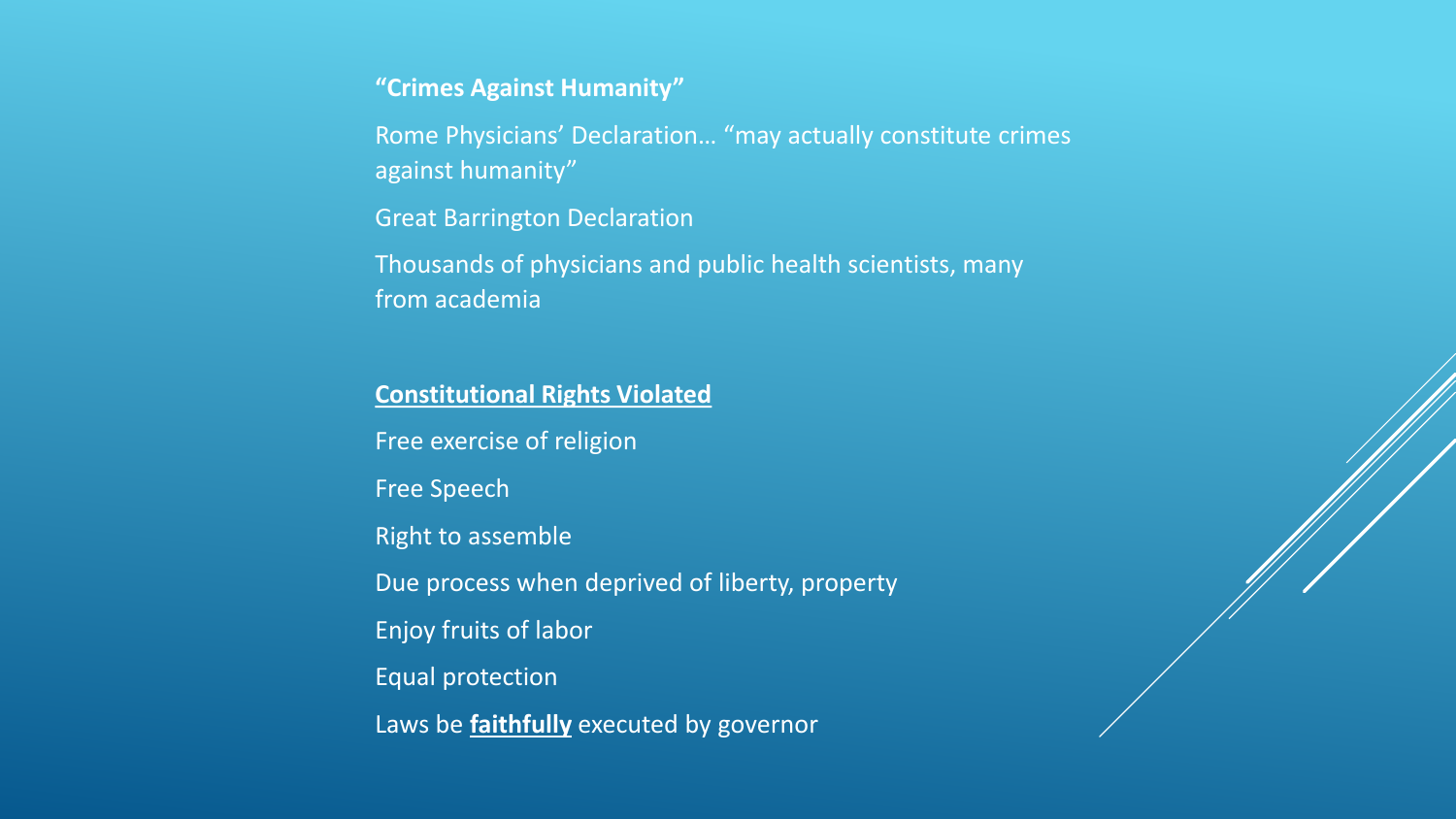**Last Text: "Police power"- risk /benefit "(T)he power to regulate the public health is limited by the protections of the Bill of Rights… Public health officers and administrators must take these constitutional protections into account in public health administration and enforcement. Indeed, they must take them into account in the planning and development of new programs."**

**"Ethical theory suggests that compulsory state programs, when justified at all, must meet certain tests of conformity to constitutionally guaranteed protections."**

**Must be "reasonable", "demonstrably essential".**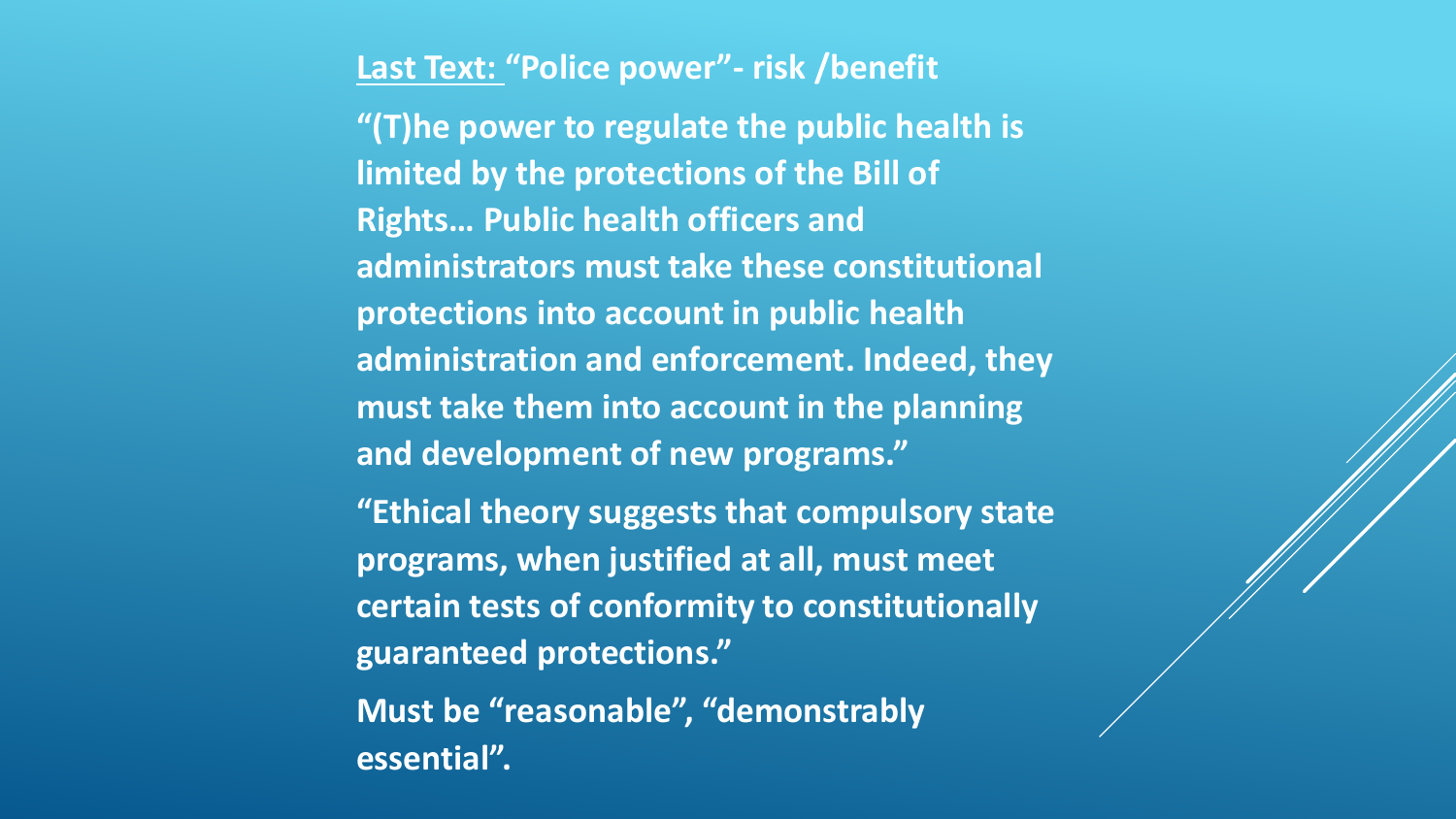# **Crimes Committed**

Violating oath of office

Malfeasance, Misfeasance, Nonfeasance

Negligence—doing harm to others because of wrongful actions

Depriving others of constitutional rights (**no authority** to do this)

Done in name of public health, but contrary to ethics and values and ground rules of public health

**Why no accountability**? Essential for public health. **Checks and balances**—judiciary, legislative; prosecutors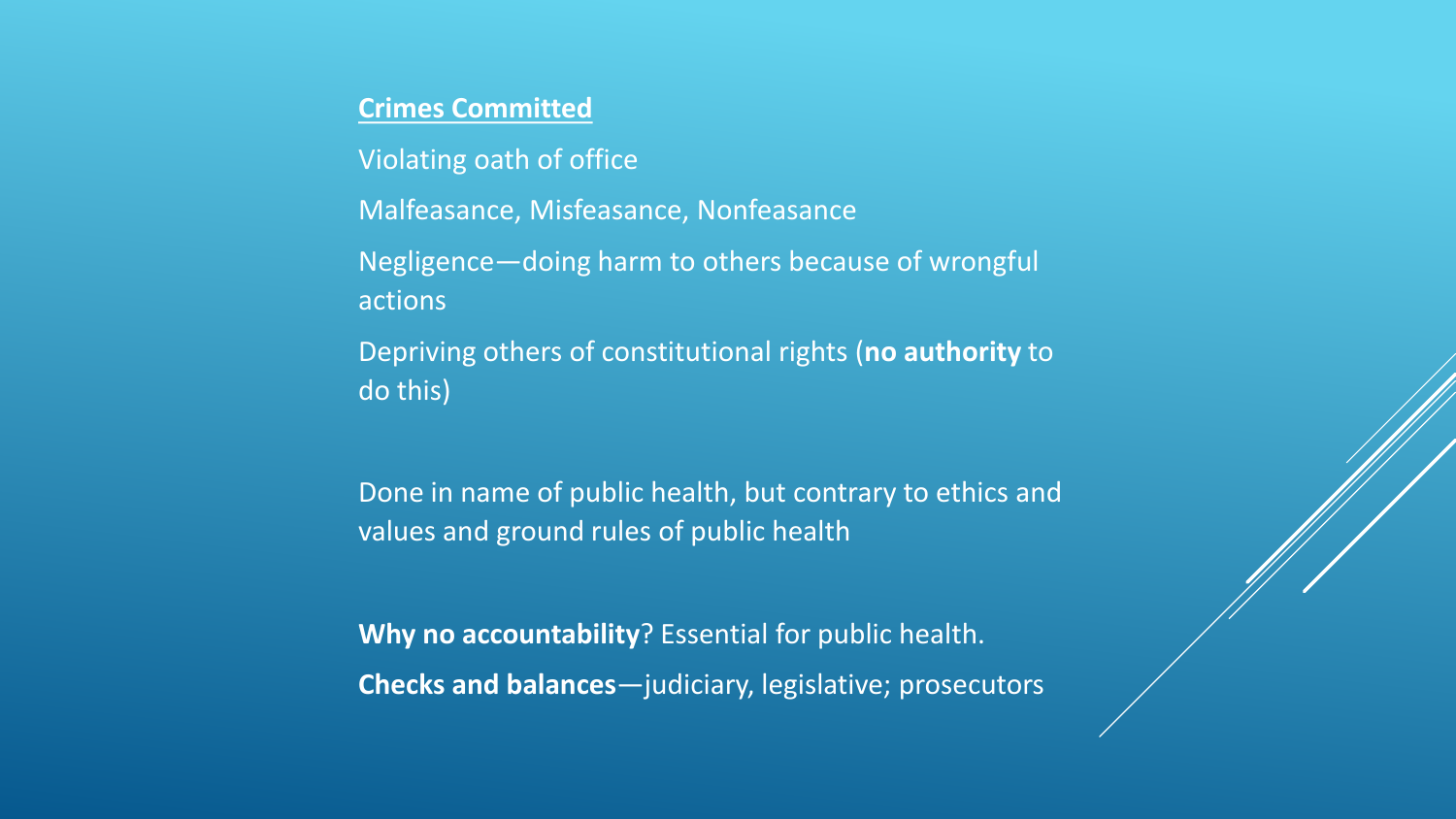#### Action Points:

- 1. Widely **encourage** early and preventive treatment
- 2. Get **patients seen in person**, reverse the telehealth imperative
- 3. Assure **availability of remedial continuing education** for physicians, physician extenders who are unaware
- 4. Assure **no vaccine mandates** in North Carolina, public or private
- 5. Assure **physician independence** and autonomy. Unsafe for patients otherwise.
- **6. Accountability** for public officials who do wrong ethics complaints, oversight/legislative hearings, censure, impeachment/removal, prosecutions